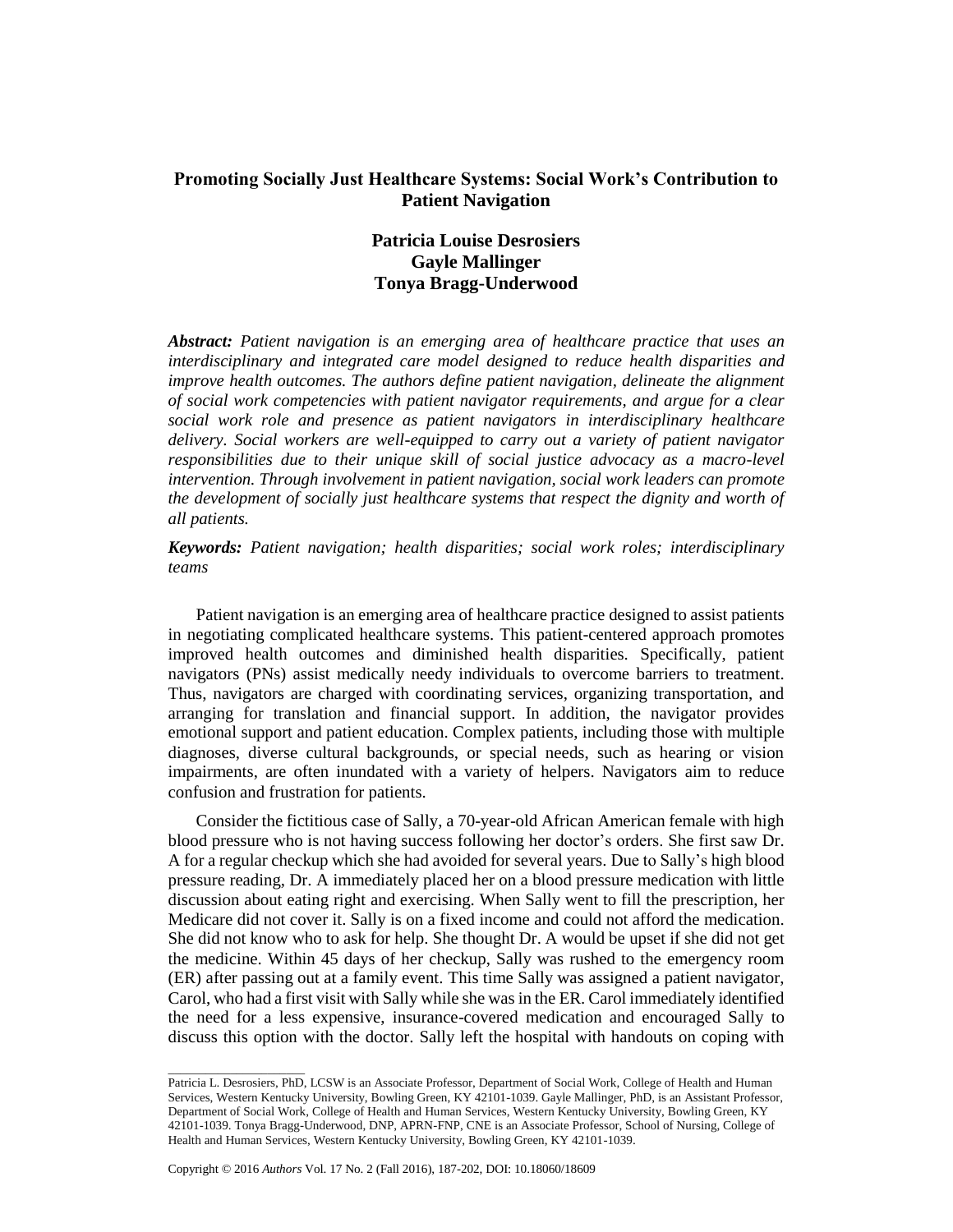high blood pressure, an appropriate prescription, and Carol's phone number. They had a follow-up appointment two days later at Sally's house. Carol checked on the medication regime, started identifying social supports, and began encouraging healthy eating and exercise goals in collaboration with Sally. Sally has had no additional high blood pressure concerns and has kept all healthcare appointments for the past 60 days. Sally's case study highlights the importance of patient navigation in improving health outcomes and reducing health disparities; however, there is more than just anecdotal evidence.

Since physician Harold Freeman developed the first navigation program in the early 1990s, patient navigation has undergone empirical validation (Freeman, 2012). Patient navigation intervention has been shown to improve health outcomes in patients with chronic health conditions ranging from cancer (Ely et al., 2014; Jean-Pierre et al., 2012) to HIV/AIDS (Sullivan et al., 2015) to diabetes (Esparat et al., 2012). Clients residing in both urban (Nonzee et al., 2012) and rural settings (Ely et al., 2014; Hook, Ware, Siler & Packer, 2012; Inrig, Tiro, Melhado, Argenbright, & Craddock Lee, 2014) have benefitted from patient navigation.

Although the genesis of patient navigation revolved around eliminating barriers to treatment for marginalized populations, recent research has demonstrated other benefits as well. Elkin, Shapiro, Snow, Zauber, and Krauskopf (2012) found patient navigation reduces healthcare costs. Increased patient satisfaction and improvements in quality of care have also been reported (Gawande, 2011; Percac-Lima, Ashburner, Bond, Oo, & Atlas, 2013). In addition, Sullivan and colleagues (2015) found patient navigation services led to diminished health disparities among vulnerable populations.

These positive outcomes have increased the demand for patient navigation; however, there are not enough skilled workers to meet this demand (Nix, Huber, Shapiro, & Pfiefle, 2016). Social workers already provide effective services in healthcare settings. In fact, there were 146,200 healthcare social workers in the U.S. in 2012 with a projected growth of 37% by 2022 (U.S. Bureau of Labor Statistics, 2015), making this the third largest area of social work practice. Offering additional training to professionals with overlapping competencies is one potential strategy to increase the number of patient navigators in healthcare settings. With the addition of approximately 12-18 credit hours (the amount in a typical certificate program), social workers can master medical information (including healthcare terminology), electronic medical records, and interdisciplinary team skills. This will prepare them for patient navigation positions in a rapidly changing healthcare industry. Social workers are ethically mandated to realize the value of social justice (National Association of Social Workers [NASW], 2008). Providing leadership, research, and practical services in healthcare settings is one way to realize this value.

The purpose of this conceptual paper is twofold: a) to provide information and guidance for healthcare social workers practicing in medical settings either as patient navigators or alongside them, and b) to encourage the profession to strive towards the social justice mandate through increased leadership, research, and practice in healthcare settings in relation to patient navigation with the goal of improving healthcare outcomes and reducing health disparities.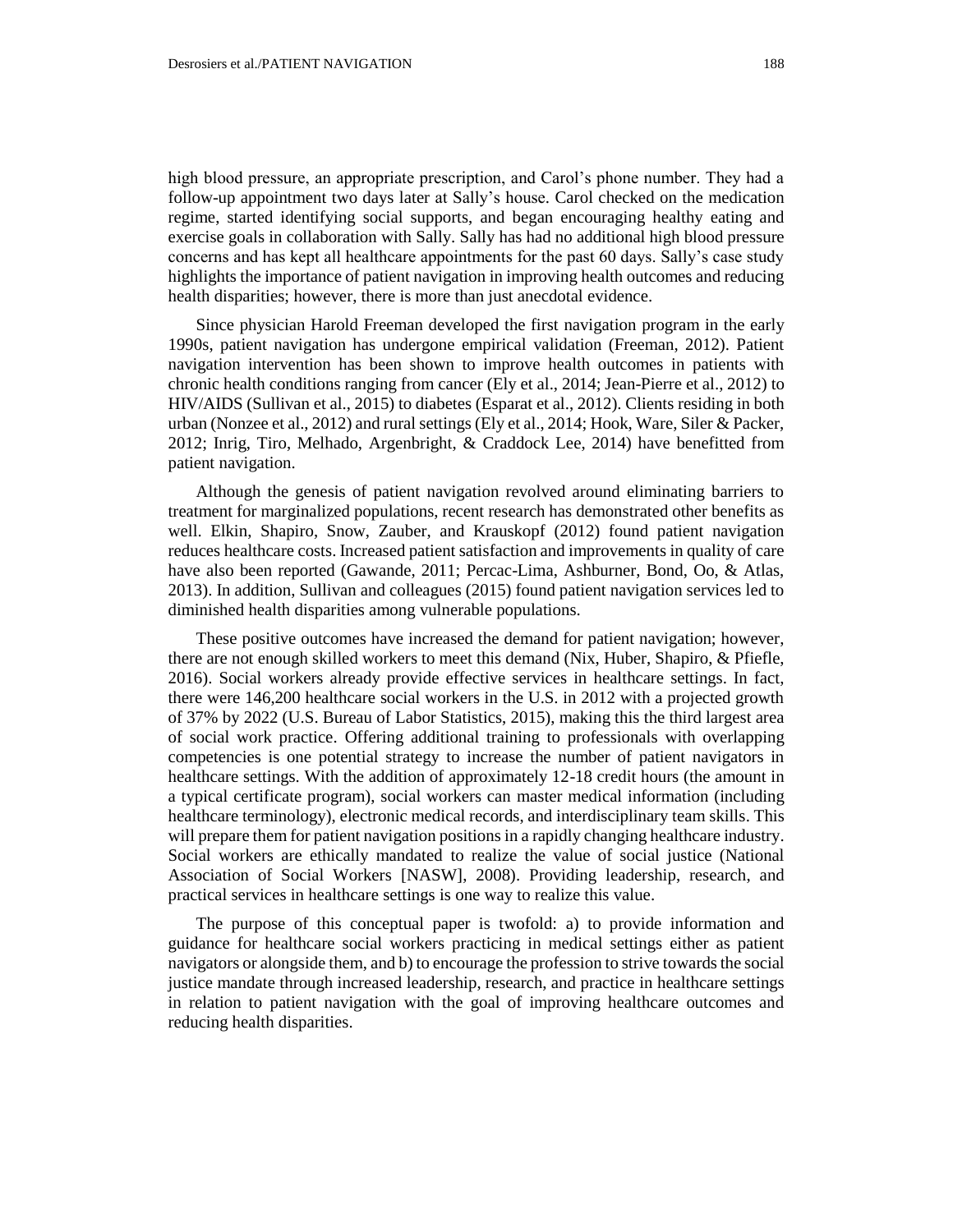## **Convergence of Social Work and Patient Navigation Best Practices**

In a 2010 position statement on patient navigation, the Oncology Nursing Society, the Association of Oncology Social Work, and the National Association of Social Workers together outlined best practices for social work and nursing professionals involved with patient navigation. These groups asserted that both nursing and social work skills could be enhanced through additional training in patient navigation processes including "conduct[ing] community assessments and the identification and crafting of interventions to resolve systems barriers that interfere with timely access to needed care and services" (Oncology Nursing Society (ONS), Association of Oncology Social Work (AOSW), & National Association of Social Workers (NASW), 2010, p. 251). They concluded that social workers, nurses, and non-clinically licensed navigators function together in interdisciplinary teams to produce the best patient outcomes (ONS et al., 2010). This position statement suggests that social work is a primary force impacting healthcare systems for the benefit of patients in the current environment, and as such, must continue to take leadership in improving patient care and outcomes.

Hospitals are struggling to deal with Affordable Care Act provisions requiring accountability for patient outcomes, leading to the employment of more patient navigators (Thoms & Moore, 2012). With a projected growth of the healthcare social work workforce of 27% between 2012 and 2022, social workers in health settings (including PNs) will be in high demand. As Liechty (2011) points out, social workers have over 100 years of experience in healthcare delivery systems. With such expertise, the mission of the social work profession is congruent with that of patient navigation. Considering social work's values of cultural competency and respect for diversity, social workers are not only ethically obligated to uphold these values, they are also trained to do so during multiple activities throughout their educational process (CSWE, 2015).

## **Patient Navigation and Council of Social Work Education Competencies**

Prior to the passage and implementation of the Patient Protection and Affordable Care Act of 2010 (ACA, 2010), patient navigation was supported on the federal level. In an effort to improve health outcomes for patients with chronic diseases, including cancer, diabetes, and cardiovascular issues, President Bush signed into law the Patient Navigator Outreach and Chronic Disease Prevention Act of 2005 (Pub. L. 109-18). This law requires patient navigators to facilitate involvement of community organizations to enhance access and decrease barriers to quality healthcare, as well as to provide outreach to vulnerable groups (Pub. L. 109-118).

The ACA makes a single reference to patient navigation in Title III (Improving the Quality and Efficiency of Healthcare), Section 3510. Funding requirements state that core competencies of patient navigators must be defined by the requesting entity. Criteria are more clearly explained in the *Training Standards for Navigators and Non-Navigator Assistance Personnel Carrying Out Consumer Assistance Functions* under §§ 155.205(d) and (e) and 155.210. Among other mandated standards, patient navigation training programs must provide trainees with expertise in meeting the needs of marginalized populations.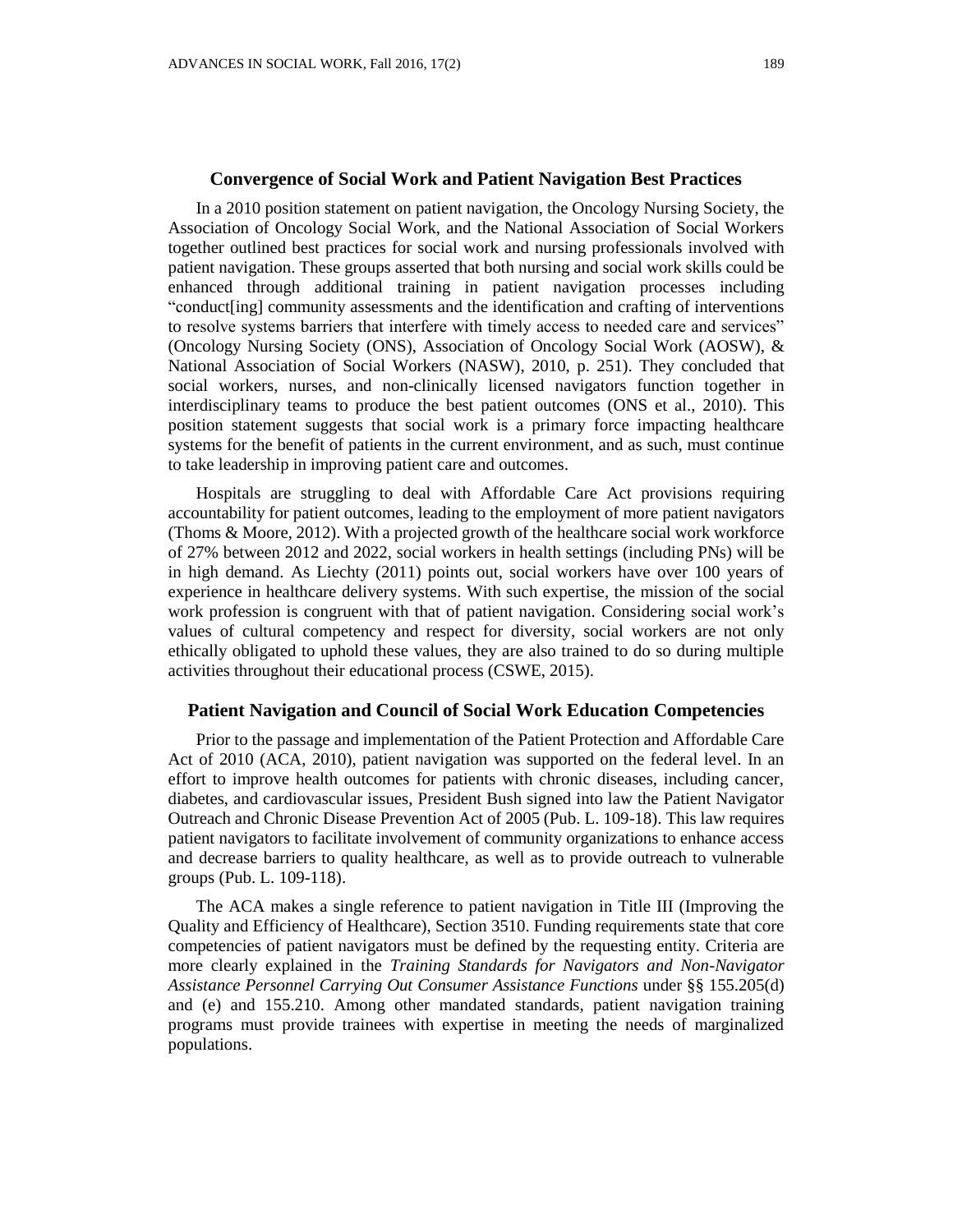Additionally, Section 1945(h)(7) of the Act defines the "health team" as an interdisciplinary, inter-professional team that requires a variety of healthcare providers, including social workers, to participate in team decision-making. Having social workers with healthcare knowledge on Community Health Teams is expected to enhance the health team functioning; therefore, the social work profession should prioritize healthcare education and training initiatives.

Pratt-Chapman, Willis and Masselink (2014) outline eight domains that in the aggregate comprise competent patient navigation practice. These areas include patient care, knowledge for practice, practice-based learning and improvement, interpersonal and communication skills, professionalism, systems-based practice, inter-professional collaboration, and personal and professional development. Contained within each domain are specific skills that demonstrate the competency. For example, employing active listening, remaining solution-focused with client and action systems, and communicating effectively to build trusting relationships across various cultural and socioeconomic backgrounds are considered key elements of interpersonal and communication skills. Similarly, the ability to sensitively respond to patients of all diversities, including race, religion, and sexual orientation, is part of professional patient navigation. The personal and professional development competence includes identification and effective management of personal and professional conflicts.

Through specialized education and training, social workers are well-equipped to carry out the specified patient navigator duties including public education, information and referral services, and coordination of care (Andrews, Darnell, McBride, & Gehlert, 2013). Parker and colleagues (2010) categorized tasks of navigators and the social networks with whom they interact. The tasks include navigating patients through a confusing health care system, facilitating patient care, maintaining culturally and linguistically accessible systems of care that reach uninsured and underinsured populations, and carefully documenting these tasks. Patient navigators coordinate services between and among the medical patient and clinical providers, non-clinical staff, supports, and medical records systems. The knowledge, values, and skills needed to be a competent patient navigator mirror those necessary for competent professional social work. Social workers are adept at efficiently managing these tasks and successfully negotiating these systems. Schools of social work are charged with preparing students to deliver competent services to diverse populations (CSWE, 2015). The values of self-determination, empowerment, and collaboration with client systems are central to the profession of social work (Scheyett  $\&$ Diehl, 2004).

Social work accreditation standards promote competency-based education (CSWE, 2015). Upon graduation, social work students are expected to effectively demonstrate a number of practice behaviors related to each competency. For example, accredited schools of social work ensure that students successfully demonstrate an understanding of how diversity and structural exclusions influence experiences of marginalized populations. Students are also expected to recognize how their personal values may be in conflict with professional social work values and demonstrate use of self-reflection to manage personal values and uphold professional values and ethics. Further, social work students are required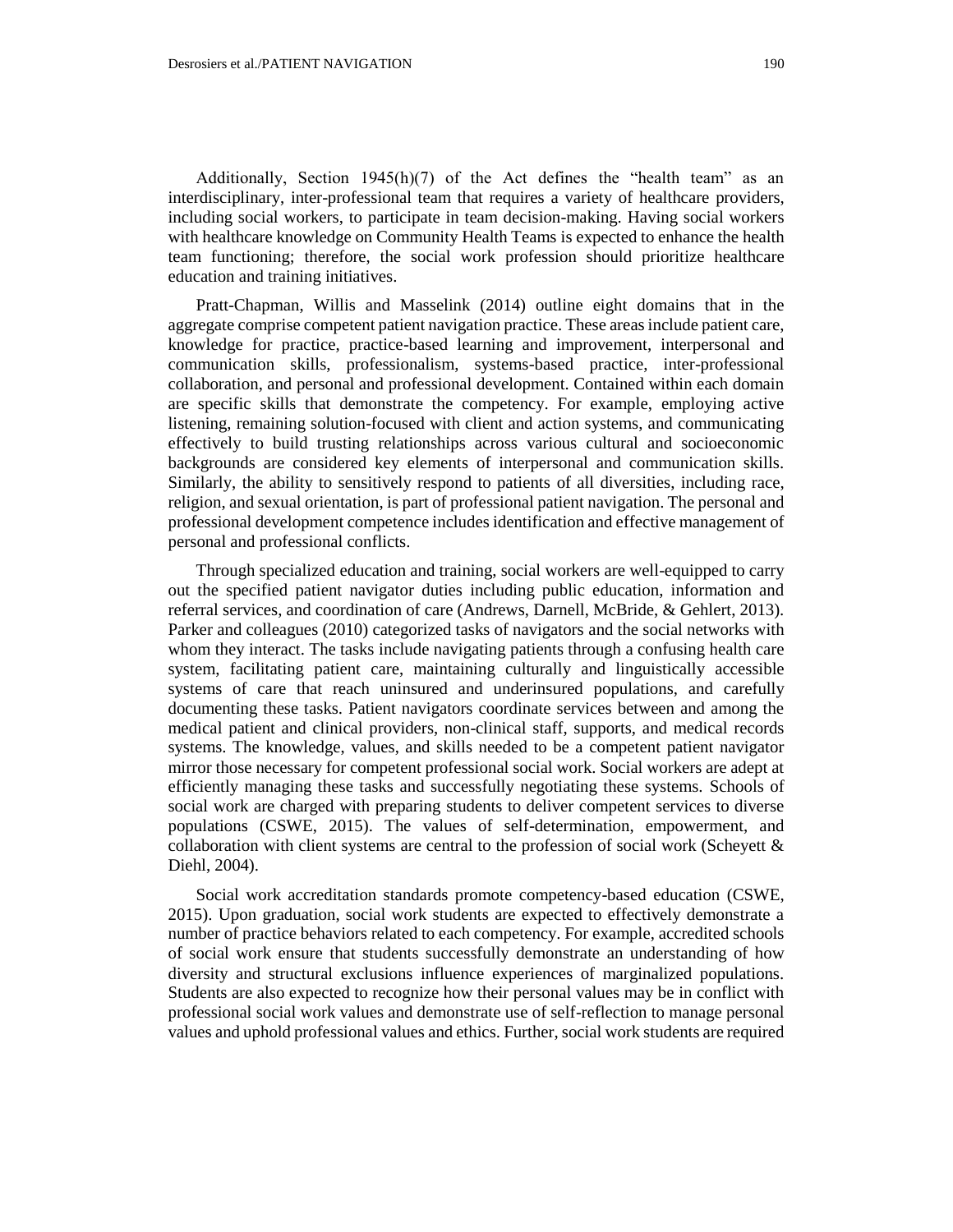to be skilled in collaboration and advocacy to best serve diverse client systems. All of these competencies are important to patient navigation positions as well.

Table 1 displays the social work competencies (CSWE, 2015) side-by-side with professional or non-clinically licensed patient navigator competencies (Patient Centered Education & Research Institute [PCERI], 2015). It is notable that each of the five core competencies for patient navigators corresponds to at least one social work competency. This further demonstrates the close relationship between social work competencies and PN competencies.

| Competencies                                                                                        |                                                                                                                                |  |  |
|-----------------------------------------------------------------------------------------------------|--------------------------------------------------------------------------------------------------------------------------------|--|--|
| Social Work (CSWE, 2015)                                                                            | Professional Patient Navigator (PCERI, 2015)                                                                                   |  |  |
| Comp. 1: Demonstrate ethical and<br>professional behavior                                           | Core I: Professional knowledge                                                                                                 |  |  |
| Comp. 2: Engage diversity and difference<br>in practice                                             | Core II: Patient services                                                                                                      |  |  |
| Comp. 3: Advance human rights and<br>social, economic, and<br>environmental justice                 | Core V: System-based practice                                                                                                  |  |  |
| Comp. 4: Engage in practice-informed<br>research and research-informed<br>practice                  | Core III: Evidence-based delivery                                                                                              |  |  |
| Comp. 5: Engage in policy practice                                                                  | Core V: System-based practice                                                                                                  |  |  |
| Comp. 6: Engage with individuals,<br>families, groups, organizations,<br>and communities            | Core II: Patient services<br>Core IV: Interpersonal communication and<br>collaboration skills<br>Core V: System-based practice |  |  |
| Comp. 7. Assess individuals, families,<br>groups, organizations, and<br>communities                 | Core II: Patient services<br>Core IV: Interpersonal communication and<br>collaboration skills<br>Core V: System-based practice |  |  |
| Comp. 8: Intervene with individuals,<br>families, groups, organizations,<br>and communities         | Core II: Patient services<br>Core IV: Interpersonal communication and<br>collaboration skills<br>Core V: System-based practice |  |  |
| Comp. 9: Evaluate practice with<br>individuals, families, groups,<br>organizations, and communities | Core II: Patient services<br>Core IV: Interpersonal communication and<br>collaboration skills<br>Core V: System-based practice |  |  |

Table 1. *Comparison of Social Work Competencies and Patient Navigation Competencies*

## **Definition of Patient Navigation**

The definition of patient navigation is not firmly established. The needs of health and behavioral health organizations vary. The definitions of patient navigation at various institutions reflect the particular needs of the organization. Some definitions are task focused, while others focus on goals such as reducing barriers to care (Thoms & Moore, 2012). Thus, there is no universally accepted definition of patient navigation (Gunn, Clark,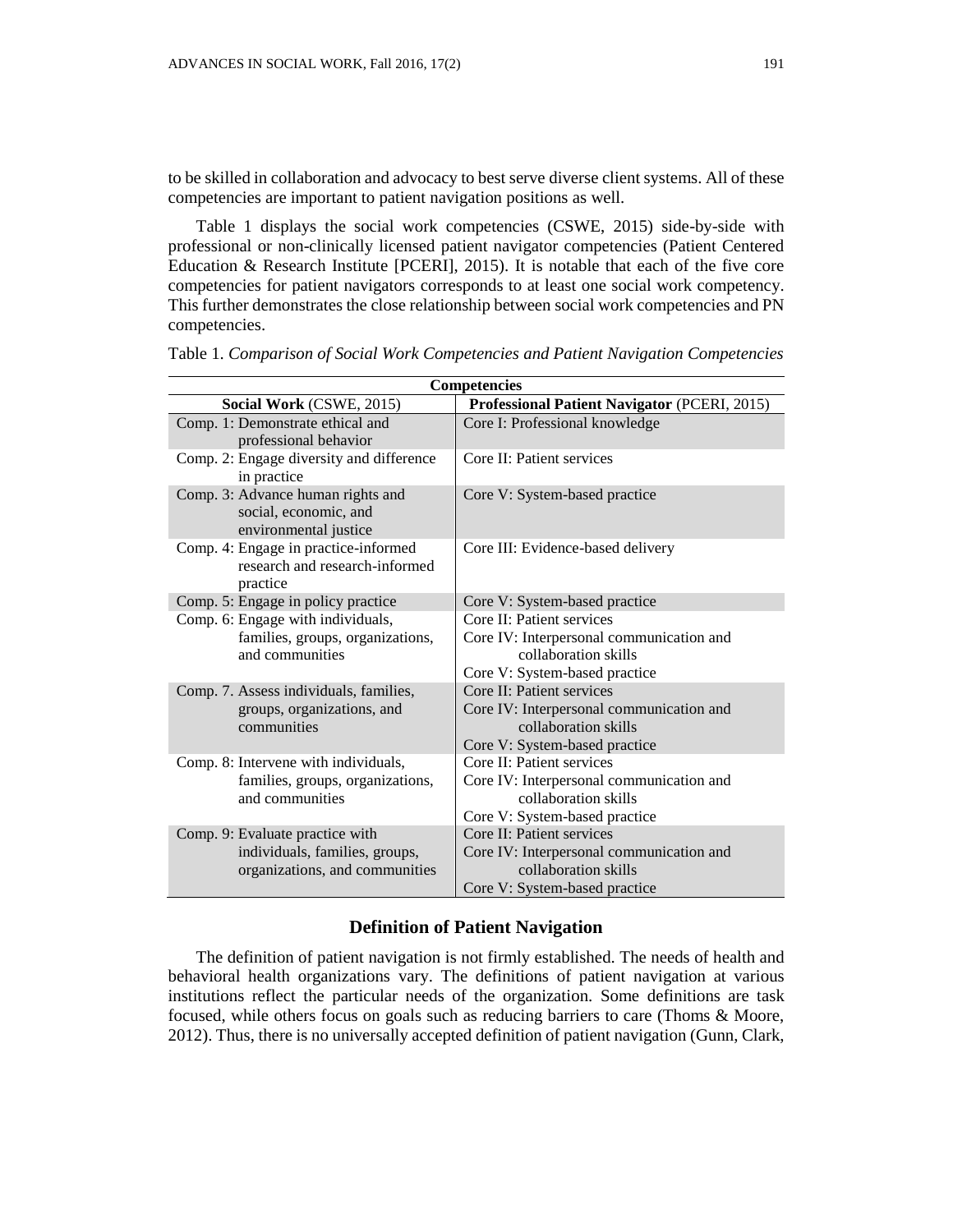Battaglia, Freund, & Parker, 2014). Consequently, there are multiple definitions of patient navigation in use across the United States.

Gunn and colleagues (2014) indicate how differences in program level principles occur as a result of interactions between patient navigators and varying professional groups within each specific patient navigation program. As changes in the role of patient navigation occur, the professional roles within each program change. The different levels of patient navigation in healthcare settings (i.e., non-clinically licensed (PN), clinically licensed (CPN), or volunteer [VN]) alter the navigators' role further. For example, if a CPN is present in the setting, this navigator may focus on advocating for change in system-level barriers and supervising and training PNs and VNs. At the same time, PNs focus on overcoming individual-level barriers and assisting patients in problem-solving the day-today difficulties of following recommended treatments, identifying resources, and understanding medical terms and treatments. At the same time, VNs may alleviate barriers to care through transporting patients to appointments, encouraging patients to attend appointments through reminder phone calls, and identifying strengths and support systems. Multiple patient navigator levels require a coordinated patient navigation system.

It is important to establish unique definitions for each patient navigation position in order to reduce confusion for patients and multidisciplinary team members. A clear scope of practice and defined levels of skill were missing in many of the programs reviewed by Gunn et al. (2014). These authors provide a firm definition thereby preventing the usurping of the patient navigation role by other professional groups. Until there is agreement on the role and scope of practice, patient navigation programs will continue to struggle with implementation of these unique roles.

While not offering a specific definition, Freeman (2012) recently established nine principles and standards of patient navigation that can be used as a starting point. Freeman's principles are summarized as the following:

- a) "Patient navigation is a patient-centered health care service delivery model" focused on assisting patients to move in a timely way through the "complex health care continuum " (p. 1616).
- b) Patient navigation integrates a fragmented health care system for the individual patient.
- c) One patient navigation "core function…is the elimination of barriers to timely care" through a "one-on-one relationship between the navigator and the patient  $"$  (p. 1616).
- d) Clear scope of practice should be defined for PNs, and PNs should be integrated into the health care team.
- e) Patient navigation services should be cost-effective, and the PN must have appropriate training and skill for the patient treatment phase.
- f) "…A spectrum of navigation..." ranging from trained lay navigators "to services that require navigators who are professionals, such as nurses and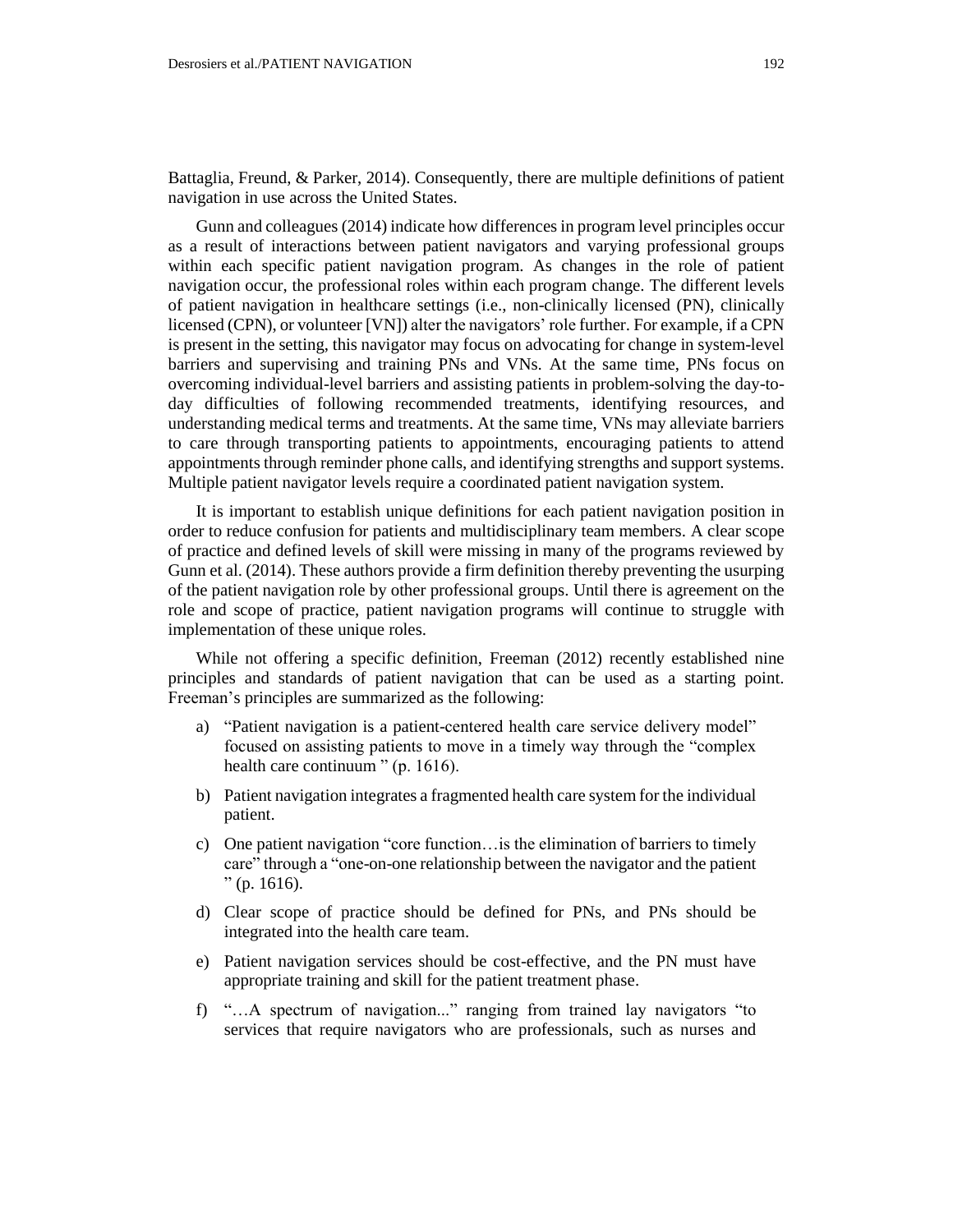social workers" should be effectively utilized so that appropriate providers are assigned at appropriate times in the patient treatment process (p. 1616).

- g) Each system of care should define the start and end of patient navigation.
- h) The process of patient navigation should operate across disconnected systems of care for the benefit of patients.
- i) Patient Navigation systems require coordination, and one coordinator should oversee all phases of navigation activity within the system.

Table 2 includes Freeman's (2012) principles that are the basis for the proposed definition for non-clinically licensed patient navigation. The proposed definition emphasizes that multiple skill levels of navigation are required at different points in the treatment process.

|                                                       | Freeman's  | Pratt-       |              |
|-------------------------------------------------------|------------|--------------|--------------|
|                                                       | Principles | Chapman et   | <b>PCERI</b> |
|                                                       | (2012)     | al. $(2014)$ | (2015)       |
| <b>Individual Level Aspects</b>                       |            |              |              |
| Patient-centered care                                 |            |              |              |
| Integration of a fragmented system of care            |            |              |              |
| Elimination of barriers to timely care                |            |              |              |
| Resource identification                               |            |              |              |
| Inter-professional collaboration                      |            |              |              |
| Knowledge of healthcare terms and treatments          |            |              |              |
| Strong communication skills                           |            |              |              |
| Ethical knowledge                                     |            |              |              |
| Professional presentation of self                     |            |              |              |
| Self-care knowledge                                   |            |              |              |
| Helping patients follow preferred treatment protocols |            |              |              |
| Navigate across disconnected systems                  |            |              |              |
| Knowledge of PN role                                  |            |              |              |
| Cultural sensitivity                                  |            |              |              |
| <b>Program Level Aspects</b>                          |            |              |              |
| Defined level of skill                                |            |              |              |
| Defined beginning and end of navigation               |            |              |              |
| Clear scope of practice/roles for all PN levels       |            |              |              |
| System improvement                                    |            |              |              |
| Cost-effective                                        |            |              |              |
| Coordinated patient navigation system                 |            |              |              |

Table 2. *Aspects of Non-Clinically Licensed Patient Navigation*

The George Washington Cancer Institute developed eight core competencies to be used in developing non-clinically licensed patient navigation positions (Pratt-Chapman et al., 2014). There is some overlap between these eight core competencies and Freeman's nine principles (Freeman, 2012) including patient-centered care and interprofessional collaboration; however, these competencies are more specific and skills-based than Freeman's principles. Competencies not mentioned by Freeman (2012) or Gunn et al. (2014) include knowledge of healthcare terms and treatments, strong communication skills, ethical and professional presentation of self, and self-care (Pratt-Chapman et al., 2014).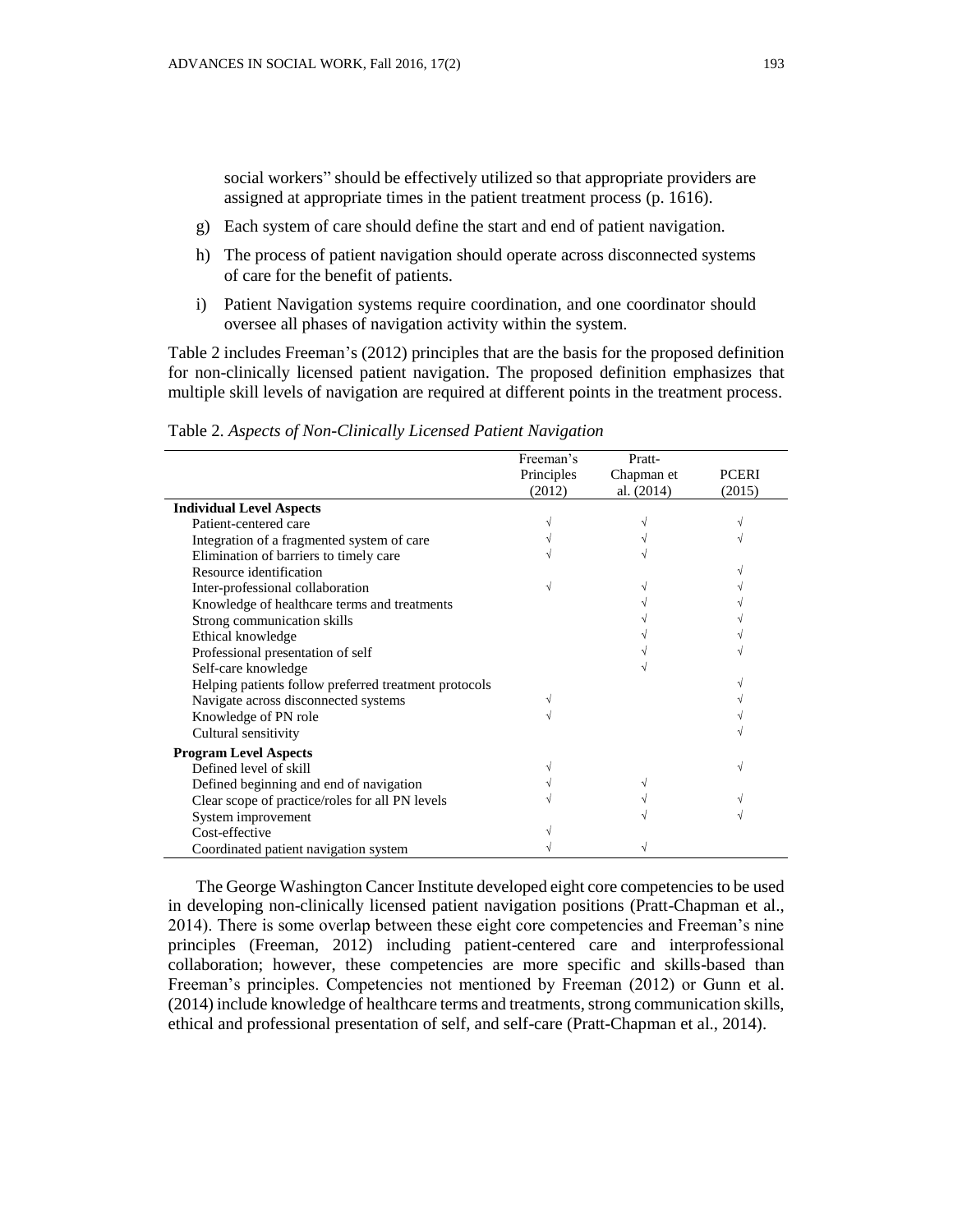The Patient Centered Education and Resource Institute (PCERI, 2015) has emerged with the goal of certifying patient navigators to make sure that they are able to demonstrate a basic skill level that will facilitate patient success. The Institute lists one additional competency of "helping patients follow preferred treatment protocols" [\(PCERI,](http://patient-institute.org/education.html) para. 3) which would enhance the definition. Considering these various competencies leads to the following definition:

**Patient navigation:** Patient-centric interventions (undertaken by *ethical*  professionals with *strong communication and self-care skills plus knowledge of medical terminology and treatments*) spanning professions and organizations that assist patients in removing barriers to *accessing and utilizing* care and in identifying resources that exist in a fragmented and disconnected healthcare system with the goal of successfully navigating and improving the continuum of care (Freeman, 2012; Gunn et al., 2014; PCERI, 2015; Pratt-Chapman et al., 2014).

This working definition is inclusive of the skills, knowledge, values, and behaviors currently used by practicing lay patient navigators and the bodies that seek to certify them. This definition provides a starting point to examine the intersection of patient navigation and social work competencies. See Table 2 for the range of individual and program level aspects included in this definition.

In the current U.S. healthcare context, both social workers and nurses are functioning in the role of patient navigator. This is typical because both professions possess most of the required skills for patient navigation. For example, while licensed bachelor-prepared nurses are knowledgeable regarding medical terminology and disease processes, licensed bachelor-prepared social workers do not leave social work programs with detailed knowledge of medical terms and disease processes. While licensed BSW-level social workers are skilled in community assessment as well as advocating for systems change and social justice, licensed bachelor-prepared nurses typically do not possess that knowledge. Optimally, both professions are working together on an interdisciplinary team to enhance patient outcomes (ONS et al., 2010); however, when that is not the case, and one or the other of these professionals serves in the role of a non-clinically licensed patient navigator, adherence to this definition of the non-clinically based patient navigator serves to differentiate the non-clinical patient navigator role from that of a clinically licensed social worker or a licensed nurse practitioner.

#### **Patient Navigation: CPN versus PN**

From a social work perspective, a clinically licensed patient navigator (CPN) possesses a clinical social work skill set in addition to the case management skill set of a nonclinically licensed patient navigator (PN). For example, a clinically licensed social work patient navigator (with an MSW and a clinical license) may function as a therapist in addition to functioning as a patient navigator. When that is the case, both roles must be clearly defined in order to provide the most cost-efficient, coordinated system of care. If the majority of a CPN's work tasks could be completed by a PN, it would make financial sense to hire a PN instead. If half of a CPN's work tasks are related to a clinical role and supervision, then it would be financially prudent to continue a dual position. A social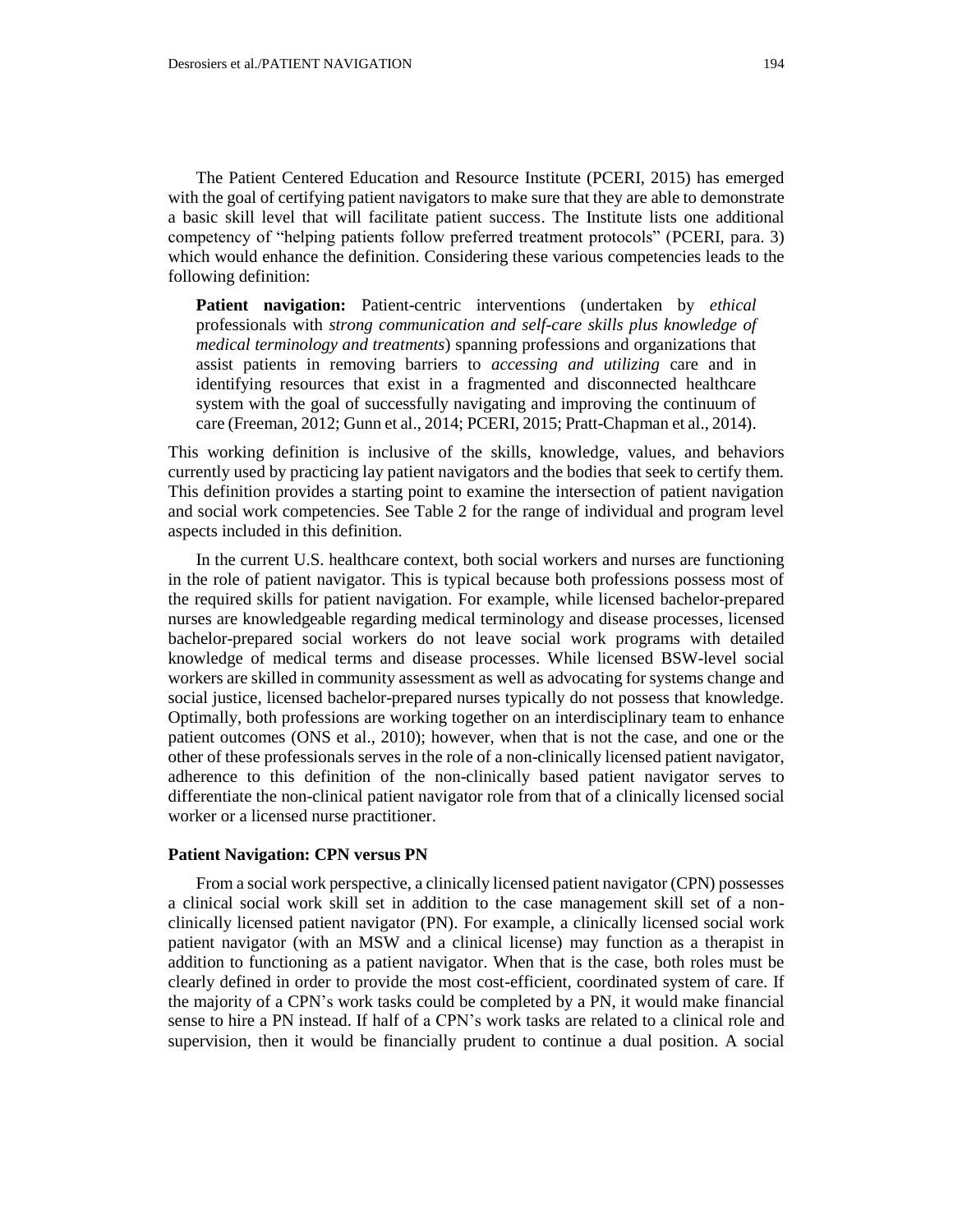worker with a non-clinical license can function as a non-clinically licensed social worker/patient navigator (PN).

#### **Models of Patient Navigation**

Several models of patient navigation have been explored in the literature. Based on strong alignment with the social work perspective, we describe two models—the Freeman Model and the Transformation for Health Framework (Esparat et al., 2012). These models serve to highlight the fit between social work and patient navigation.

#### **Freeman's Model**

Freeman pioneered the concept of patient navigation in 1990 to use the "critical window of opportunity… between an abnormal finding to the point of resolution of the finding by diagnosis and treatment" (Freeman Patient Navigation Institute, 2015, para 1). This concept has since been expanded to include patient navigation across the healthcare continuum from prevention to end-of-life palliative care. Freeman's model relies on nine principles that focus on removing barriers to medical care. These frequently include financial, communication, medical system, and psychological barriers in addition to barriers such as lack of transportation and child care. Barriers are overcome through oneon-one guidance and assistance to individuals as they move through the continuum of healthcare. PNs bridge the divides in a disconnected healthcare system where patients sometimes get lost (Freeman, 2012).

In Freeman's face-to-face model, lay navigators (those with training and experience but no professional degree) and professional navigators, PNs and CPNs (nurses and social workers), assist patients according to their level of experience and training. This may lead to role confusion as various levels of navigators are working together. Clarifying roles and maintaining dialogue among team members is necessary to avoid duplication of services and to ensure workers are providing services at their appropriate level of expertise.

#### **Transformation for Health Framework**

As previously discussed, it is possible to divide patient navigation roles into PN and CPN groupings dependent upon contextual needs. Esparat et al.'s (2012) intervention adds another level called a Community Health Worker (CHW). CHWs are associate-level nurses who are trained and supervised by a CPN. Employing CHWs indigineous to the patient's home community is key. CHWs provide training and support to patients struggling with chronic health conditions, including hypertension, diabetes, and asthma (Esparat et al., 2012).

In Esparat et al's (2012) Tranformation for Health Framework, patients move through four phases whereby they are able to overcome oppressive conditions that may prevent them from gaining the full benefit of the healthcare system. In the first phase, cognition, critical consciousness is developed as patients comprehend the nature of their conditions and the ways in which their lives may be impacted. Ideally, patients ultimately realize that they can control their health conditions. The CHW facilitates this through interactions which balance unequal power relationships between healthcare providers and the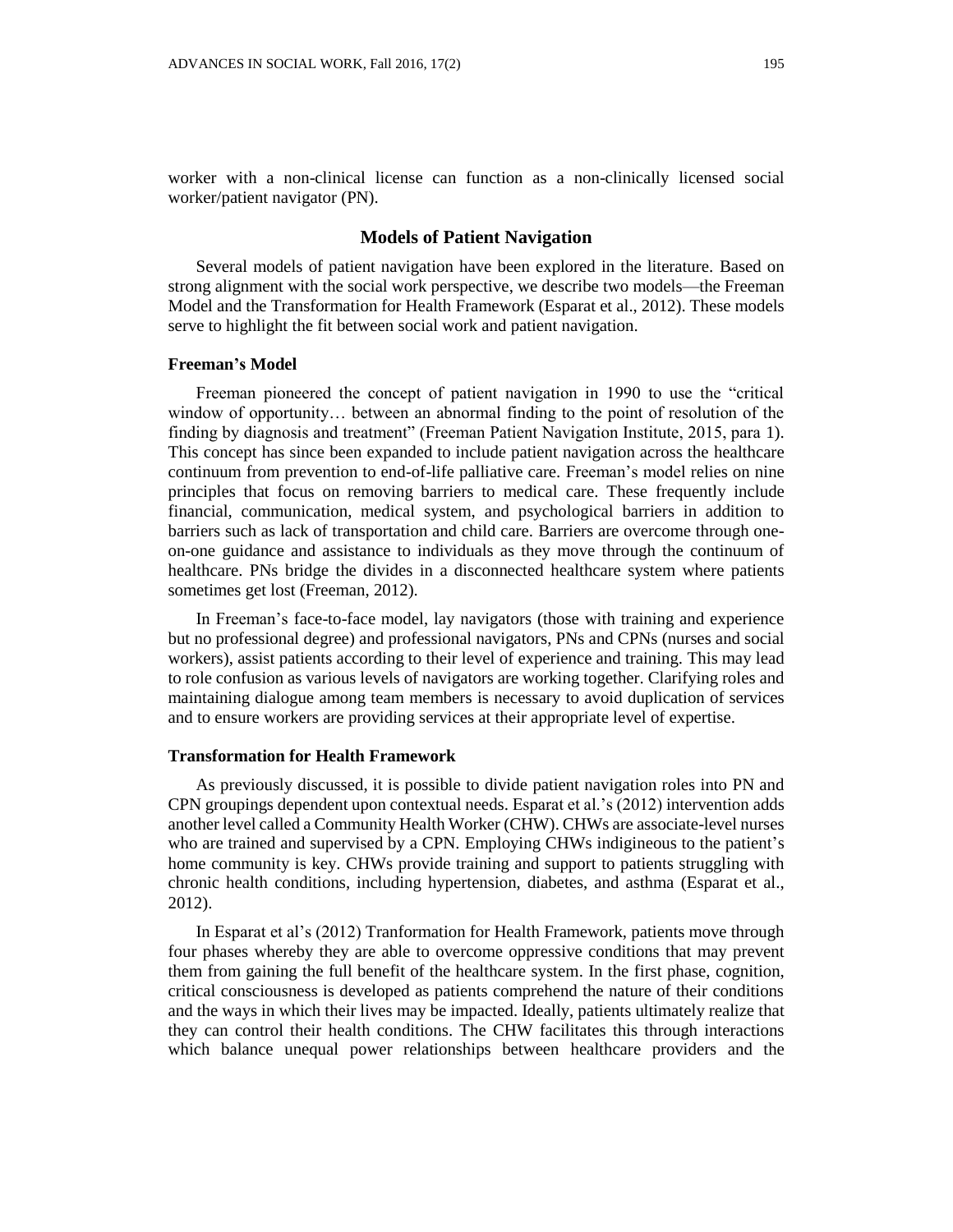healthcare receiver. In the second phase, intention, the individual's motivational system is activated by the critical consciousness awakened in the previous phase. The individual makes the decision to change behaviors and elements of their lifestyle that affect the progression of the chronic disease. The third phase, decision, is where the individual actually makes changes in behavior that promote self-management of negative conditions. During the final phase, transformation, the patient is assisted with development of chronic disease management skills. The patient receives support in transforming into a person in charge of their own health status. Esparat and colleagues found the use of this face-to-face model led to statistically significant changes in clinical biomarkers such as reduced blood pressure and HgbA1c, as well as reducing hospital admissions for asthma.

It is notable that Esparat et al. (2012) recommended a PN/CPN position to provide supervision to CHWs, advocate for systems change, and complete program evaluations. If changes to the position or system were needed, the PN/CPN manage those tasks. Esparat et al. (2012) recommends that a nurse be hired in this position; however, a social worker would also fit. In this particular setting, due to the use of associate-level nurses being used as CHW/PNs, it may reduce role tension to use a nurse PN; however, the use of a social worker in the supervisory position would provide an opportunity for an inter-disciplinary team as mandated by the ACA of 2010 (ACA; Pub. L. 111-148). This is also consistent with recommendations from a patient navigation position statement jointly produced by the ONS et al. (2010) in which navigation practiced by trained non-clinical or volunteer staff may occur under the supervision of a nurse or a social worker. These models are good examples of patient navigation, and both are consistent with social work values and ethics.

## **Patient Outcomes with Patient Navigation**

Patient navigation began with Freeman's foray into its usefulness for cancer patients (Freeman, 2012). Over the past twenty years, multiple studies have demonstrated the usefulness of PNs and CPNs as a best practice for encouraging cancer screening and treatment (Braschi, Sly, Singh, Villagra, & Jandorf, 2014; Ely et al., 2014; Inrig et al., 2014; Nonzee et al., 2012). However, the success of patient navigation across the United States has moved beyond solely cancer-related ailments. Research demonstrates that PN services have successfully increased adherence to preferred treatment protocols among diverse patient populations (Dignan et al., 2005; Esperat et al., 2012; Gawande, 2011).

All of the previous research studies explored face-to-face patient navigation services with the exception of two: Dignan et al. (2005) and Loiselle et al. (2013). A virtual environment was the chosen environment for navigation in Loiselle et al.'s (2013) study. A website with cancer information was provided for newly diagnosed cancer patients, and the patients reported via telephone that they appreciated the resource because they could limit the amount of information they received at one time and they could search for answers at times when phone calls to a provider were infeasible (i.e., late at night). Dignan and colleagues (2005) compared face-to-face and telephonic navigation to increase mammogram screenings for urban Native American women and found no difference in outcomes.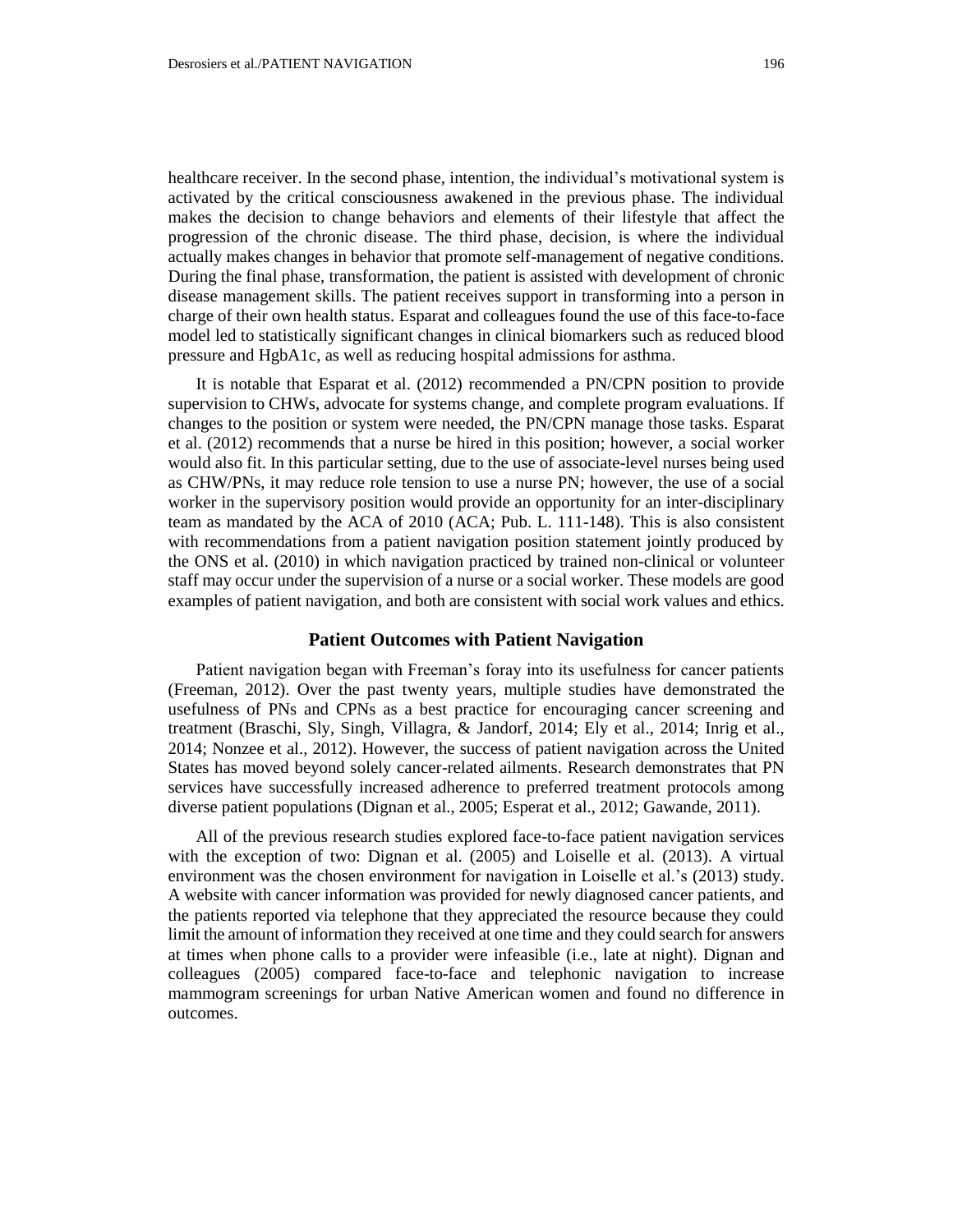In their study of telephonic patient navigation, Dignan et al. (2005) determined that transient populations such as Native American women would frequently not complete the intervention due to not having a working phone when on the reservation where they periodically resided. The digital divide is real with approximately 48.5% of households with incomes less that \$25,000 per year (as opposed to between 69 - 94.9% for those households earning more than \$25,000 per year) and only 61.3% of Black and 58.2% of Native American households (as opposed to 77.4% of White and 86.6% of Asian households) having internet access at home (Rainie, 2015). Over a third (35%) of adults aged 65 or older do not use the internet (Rainie, 2015). Providing online services that clients cannot access or do not access cannot improve outcomes. Thus, context is important when determining the patient navigation model for a particular area or population.

The use of PNs and CPNs to support patients dealing with a multitude of chronic health conditions has proliferated in the past five to ten years as successes have been realized. Women of color coping with HIV/AIDS in North Carolina (Sullivan et al., 2015), refugees in Boston struggling with obtaining regular breast cancer screening (Percac-Lima et al., 2013), and patients of Mexican heritage in Texas struggling with hypertension, diabetes, and asthma (Esperat et al., 2012) have all realized successful outcomes with the support of patient navigation services.

#### **Discussion**

It may seem puzzling that healthcare systems developed a job title of "Patient Navigator" when the competencies necessary for this position are so closely aligned with that of "Social Worker." Healthcare social workers in particular have been providing effective services to patients in clinics, hospitals, and other medical settings for many years. With a workforce approaching 150,000, there is strong evidence for the presence of healthcare social workers. With a projected demand for an additional 39,200 healthcare social workers by the year 2022, there is a great need for well-trained social workers to work in healthcare settings (U.S. Bureau of Labor Statistics, 2015). Some may argue that the current shortage of healthcare social workers is partially responsible for the recent development of patient navigation positions and programs.

Despite some overlap, there are differences between social work competencies and those of a patient navigator ranging from knowledge to professional skills to ethics. Darnell (2007) specifically discussed the social work value of promoting patient self-determination as a critical dimension "…that is largely absent from the public discussion about patient navigation…" (p. 83). Knowledge differences include knowledge of healthcare terminology, specific disease and illness processes, and medical treatments (PCERI, 2015). As any oncology social worker can attest, learning those terms happens with time; however, if they were taught prior to the social worker entering the healthcare setting, this would reduce training time. With education and experience, other professions will become more aware of the valuable contributions that social workers make to healthcare teams.

Skill differences include the competencies of advancing social justice, engaging diversity and difference, engaging in policy practice, and a systems perspective that requires simultaneous attention to micro, mezzo, and macro practice (CSWE, 2015). Davis,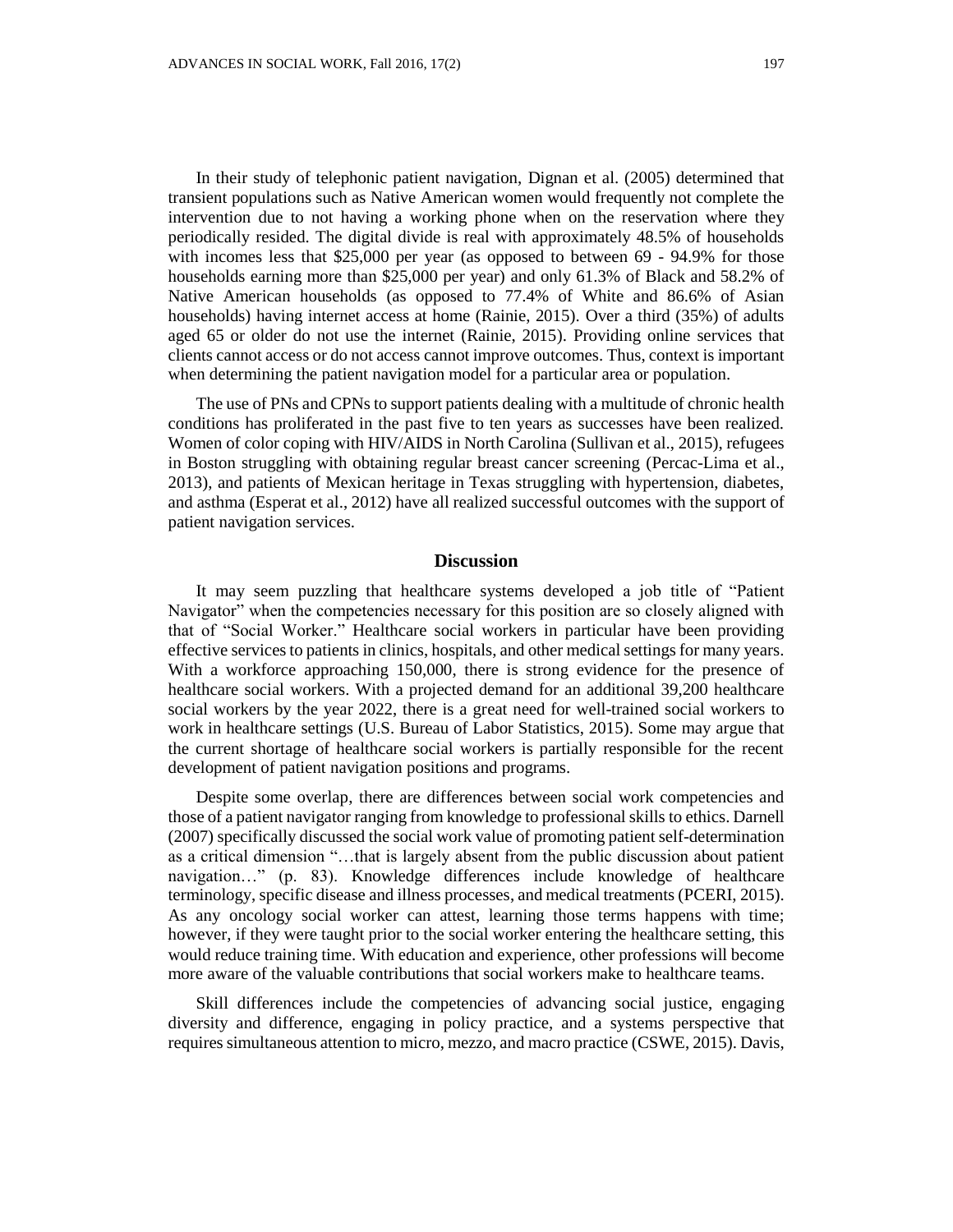Darby, Likes, and Bell (2009) report that oncology social workers are natural leaders with regard to decreasing health disparities due to their professional values, training, and skills. One specific social work competency requires demonstrating ethical and professional behavior by adhering to the NASW (2008) Code of Ethics (CSWE, 2015). Should a social worker fail to uphold these standards, a client has recourse options. Without licensure or any specific governance of competencies, vulnerable clients in healthcare settings have little protection when their patient navigation provider is ineffective, under-performing, or fails to practice ethically.

As part of a college-wide team at Western Kentucky University, we developed an interdisciplinary patient navigator certificate program in order to prepare students from various disciplinary backgrounds for this career option. Social work, nursing, public health, and health information management programs collaborated in developing the interdisciplinary training program. Through the use of existing courses, undergraduate students from multiple majors participating in the certificate program are being crosstrained in other disciplines to ensure that all patient navigation competencies are met. Initiatives such as this can help meet the increasing need for competent PNs while ensuring that the particular domains of the various professions are understood and respected.

Schools of social work are already successfully preparing healthcare social workers. Patient navigation provides an opportunity for social workers to facilitate positive changes on the micro, mezzo, and macro levels. Governmental mandates require each Cancer Center to employ a PN (Pub. L. 109-18). Further, healthcare clients are assigned social workers as part of their healthcare team (ACA, 2010). The increased needs for PNs in addition to other healthcare social work positions necessitates that social workers are increasingly knowledgeable in these areas and involved as leaders in shaping these contexts.

Rishel (2015) recommends establishing a prevention-focused integrative approach to social work practice as a way to "effectively function and provide leadership in the new era of health care" (p. 125). According to Rishel (2015), this approach "integrates micro, mezzo, and macro practice efforts across service systems and with allied health and social service professionals to effectively and efficiently address major problems of living within the environmental context" (p. 127) which in this case dovetails well with the position of PN. Adopting an approach such as this in the creation of patient navigation systems and processes is increasingly considered best practice and is consistent with the mandates of the Patient Protection and Affordable Care Act.

Specifically, social workers in micro practice can provide services to medically needy individuals who are at risk. Those specifically in the role as patient navigators have the skills needed to coordinate services, provide support, and advocate for individual clients. On a mezzo level, social work navigators work with family members and can develop educational and support groups for clients. On a macro level, social workers have the advocacy skills to promote policy changes including securing funding for workforce development and regulation of patient navigators. Schools of social work can work in tandem with other disciplines to develop interdisciplinary programs to meet this growing workforce need.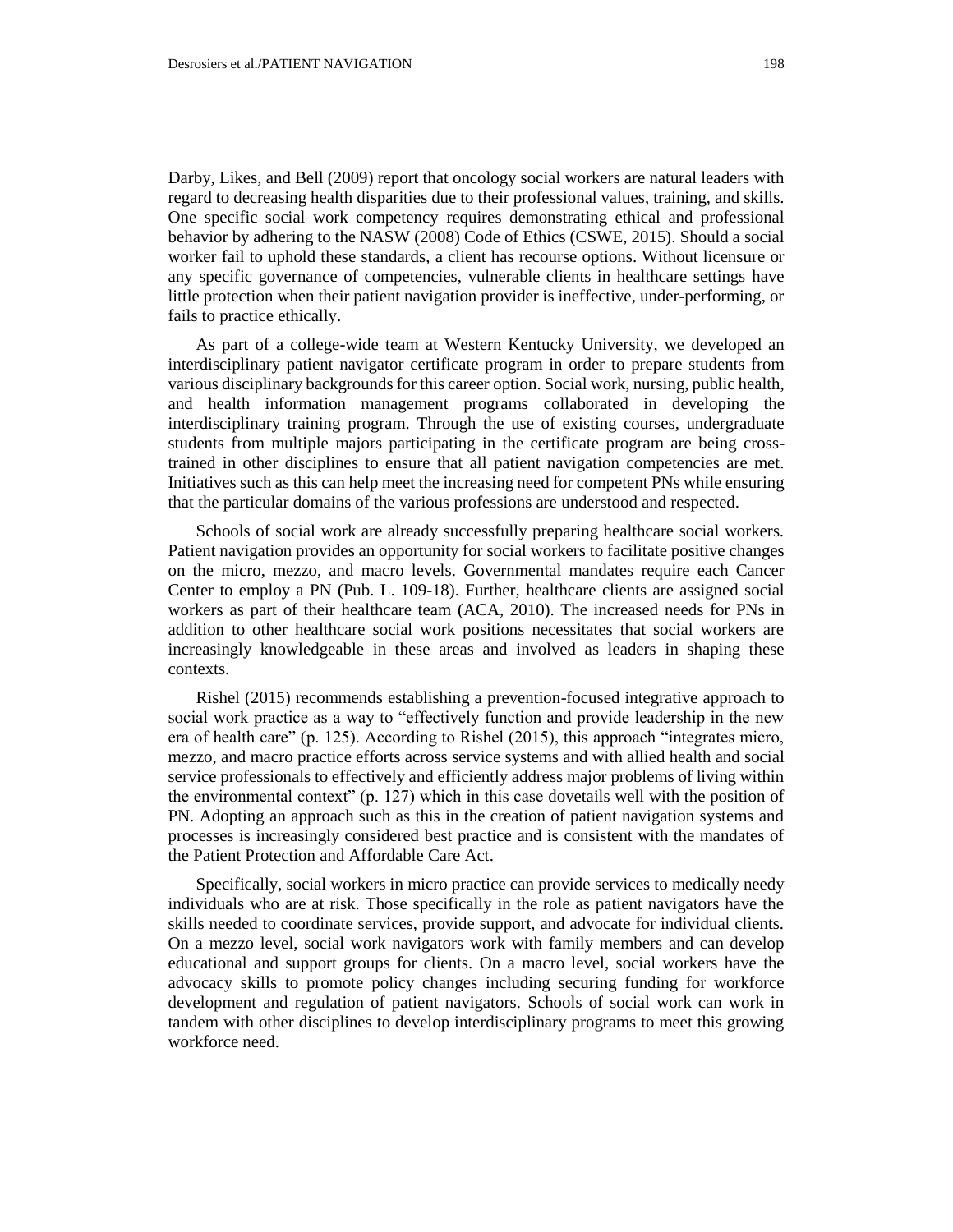## **Implications for Practice and Research**

While there are many compelling reasons social workers should be involved in patient navigation, the most important is the benefit to clients. Improving healthcare outcomes and reducing health disparities in healthcare access and utilization are consistent with the social work value of social justice. Patient navigation has consistently facilitated improved patient outcomes. Research questions remain, and development of research projects aimed at determining variance in patient outcomes is necessary. Do healthcare outcomes vary by educational perspective of the patient navigation provider? Which competencies impact health care outcomes, and how? What level of educational preparation is ultimately most effective for each health care challenge? Additional projects to assess the potential role confusion that occurs in all professions doing patient navigation work as well as the unique benefits of social worker PNs on healthcare teams are needed. These lines of inquiry will further inform the utility of social work involvement in patient navigation.

Providing leadership to patient navigation programs in healthcare settings should be urgently undertaken by social workers individually and as a profession. Social work leaders can facilitate the development of socially just healthcare systems that respect the dignity and worth of all patients. The social justice mandate found in our professional Code of Ethics (NASW, 2008) can be used to improve PN practices. The Standards for Practice in Healthcare Settings (NASW, 2005) are guiding principles for the specialized knowledge, skills, values, and method requirements of healthcare social workers, and initiatives such as Social Work HEALS demonstrate that the social work profession is taking these specialized requirements seriously (CSWE, 2015). Continued responsiveness to the current healthcare context indicates social work should be involved in the training of not only additional healthcare social workers, but also social workers with the additional patient navigation competencies who may be dually licensed. Meeting the growing healthcare needs of diverse communities while reducing health disparities is the ultimate benefit of social work involvement in patient navigation.

#### **References**

- Affordable Care Act Title III. (2010). (Improving the Quality and Efficiency of Health Care), § 3510 §§ 155.205(d) and (e) & 155.210 §§1945(h)(7)
- Andrews, C. M., Darnell, J. S., McBride, T. D., & Gehlert, S. (2013). Social work and implementation of the Affordable Care Act. *Health Care and Social Work, 38*(2), 55- 71.
- Braschi, C. D., Sly, J. R., Singh, S., Villagra, C., & Jandorf, L. (2014). Increasing colonoscopy screening for Latino Americans through a patient navigation model: A randomized clinical trial. *Journal of Immigrant Minority Health, 16*, 934-940. [doi:https://doi.org10.1007/s10903-013-9848-y](http://doi.org/10.1007/s10903-013-9848-y)
- Council on Social Work Education [CSWE]. (2015). *Educational policy and accreditation standards for baccalaureate and master's social work programs.*  Washington, DC: CSWE.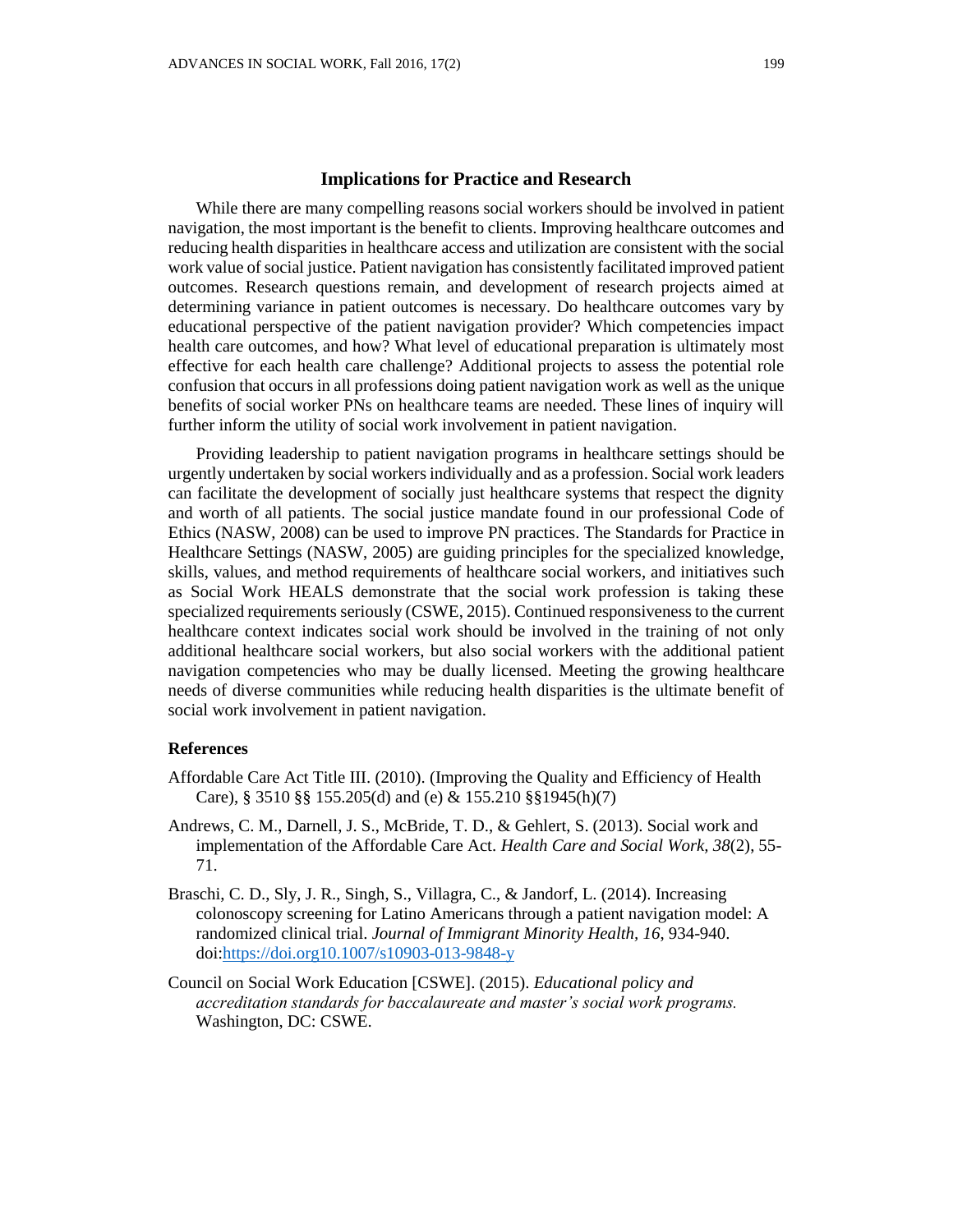- CSWE. (2015). *Social Work HEALS: Social Work Healthcare Education and Leadership Scholars.* Washington, DC: CSWE. Retrieved from <http://www.cswe.org/CentersInitiatives/ScholarshipsandFellowships/79270.aspx>
- Darnell, J. S. (2007). Patient navigation: A call to action. *Social Work, 52*(1), 81-83.
- Davis, C., Darby, K., Likes, W., & Bell, J. (2009). Social workers as patient navigators for breast cancer survivors: What do African American medically underserved women think of this idea? *Social Work in Health Care, 48*(6), 561-578. [doi:https://doi.org10.1080/00981380902765212](http://doi.org/10.1080/00981380902765212)
- Dignan, M. B., Burhansstipanov, L., Hariton, J., Harjo, L., Rattler, J., Lee, R., & Mason, M. (2005). A comparison of two Native American navigator formats: Face-to-face and telephone. *Cancer Control, 12*(Supplement 2), 28-33.
- Elkin, E. B., Shapiro, E., Snow, J. G., Zauber, A. G., & Krauskopf, M. S. (2012). The economic impact of a patient navigator program to increase screening colonoscopy. *Cancer, 118*, 5982-5988. [doi:https://doi.org10.1002/cncr.27595](http://doi.org/10.1002/cncr.27595)
- Ely, G. E., White, C., Jones, K., Feltner, F., Gomez, M., Shelton, B., . . . Dignan, M. (2014). Cervical cancer screening: Exploring Appalachian patients' barriers to follow-up care. *Social Work in Health Care, 53*, 83-95. [doi:https://doi.org10.1080/00981389.2013.827149](http://doi.org/10.1080/00981389.2013.827149)
- Esperat, M. C., Flores, D., McMurry, L., Feng, D., Song, H., Billings, L., & Masten, Y. (2012). Tranformacion para salud: A patient navigation model for chronic disease self-management. *Online Journal of Issues in Nursing, 17*(2), 1. [doi:https://doi.org10.3912/OJIN.Vol17No02Man02](http://doi.org/10.3912/OJIN.Vol17No02Man02)
- Freeman, H. P. (2012). The origin, evolution, and principles of patient navigation. *Cancer Epidemiology Biomarkers Prevention Focus*, *21(*10), 1614-1617.
- Freeman Patient Navigation Institute. (2015). Our model. Retrieved from [http://www.hpfreemanpni.org/our](http://www.hpfreemanpni.org/our-model/?PHPSESSID=d25940662490479936b31b897fe455b6)[model/?PHPSESSID=d25940662490479936b31b897fe455b6](http://www.hpfreemanpni.org/our-model/?PHPSESSID=d25940662490479936b31b897fe455b6)
- Gawande, A. (2011). The Hot Spotters-Can we lower medical costs by giving the neediest patients better care? *The New Yorker, 86*(45), 40-51.
- Gunn, C. M., Clark, J. A., Battaglia, T. A., Freund, K. M., & Parker, V. A. (2014, October). An assessment of patient navigator activities in breast cancer patient navigation programs using a nine-principle framework. *Health Services Research, 49*(5), 1555-1577. [doi:https://doi.org10.1111/1475-6773.12184](http://doi.org/10.1111/1475-6773.12184)
- Hook, A., Ware, L., Siler, B., & Packard, A. (2012, July). Breast cancer navigation and patient satisfaction: Exploring a community-based patient navigation model in a rural setting. *Oncology Nursing Forum, 39*(4), 379-385. [doi:https://doi.org10.1188/12.ONF.379-385](http://doi.org/10.1188/12.ONF.379-385)
- Inrig, S., Tiro, J., Melhado, T., Argenbright, K., & Craddock Lee, S. (2014). Evaluating a de-centralized regional delivery system for breast cancer screening and patient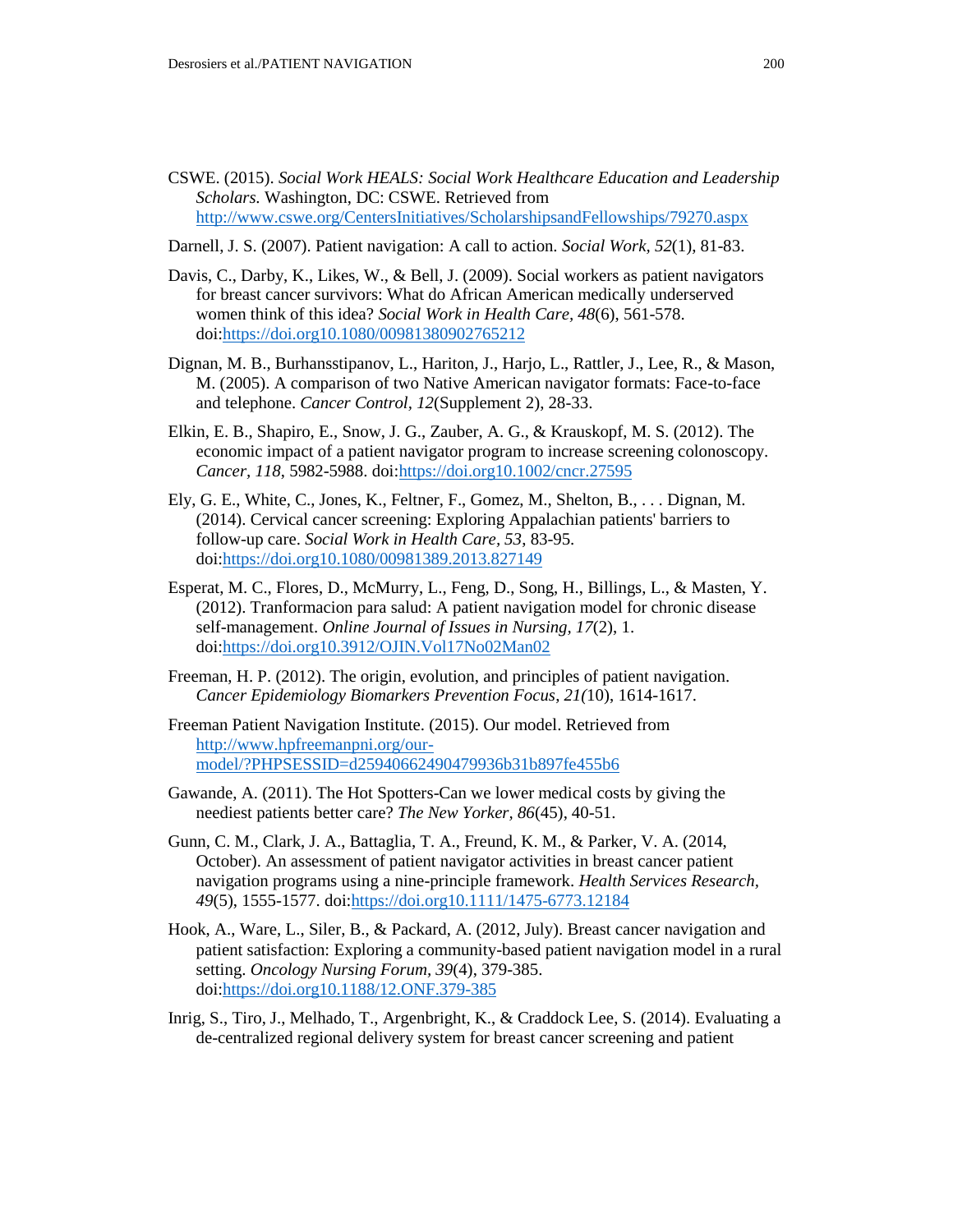navigation for the rural underserved. *Texas Public Health Association Journal, 66*(2), 25-34.

- Jean-Pierre, P., Fiscella, K., Winters, P. C., Post, D., Wells, K. J., McKoy, J. M., . . . The Patient Navigation Group. (2012, June 17). Psychometric development and reliability analysis of a patient satisfaction with interpersonal relationship with navigator measure: A multi-site patient navigation research program study. *Psycho-Oncology, 21*, 986-992. [doi:https://doi.org10.1002/pon.2002](http://doi.org/10.1002/pon.2002)
- Liechty, J. M. (2011). Health literacy: Critical opportunities for social work leadership in health care and research. *Health and Social Work, 36*(2), 99-107.
- Loiselle, C. G., Peters, O., Haase, K. R., Girouard, L., Korner, A., Wilier, D., & Fitch, M. (2013). Virtual navigation in colorectal cancer and melanoma: An exploration of patients' views. *Support Care Cancer, 21*, 2289-2296. [doi:https://doi.org10.1007/s00520-013-1771-1](http://doi.org/10.1007/s00520-013-1771-1)
- National Association of Social Workers [NASW]. (2005). *NASW standards for social work practice in health care settings.* Washington, DC: NASW.
- NASW. (2008). *NASW Code of Ethics.* Washington, DC: Author.
- Nix, A. T., Huber, J. T., Shapiro, R. M. & Pfiefle, A. (2016). Examining care navigation: Librarian participation in a team-based approach. *Journal of Medical Library Association, 104* (2), 131-137.
- Nonzee, N. J., McKoy, J. M., Rademaker, A. W., Byer, P., Luu, T. H., Liu, D., . . . Simon, M. A. (2012). Design of a prostate cancer patient navigation intervention for a Veterans Affairs hospital. *Health Services Research, 12*(340), 1-9. [doi:https://doi.org10.1186/1472-6963-12-340](http://doi.org/10.1186/1472-6963-12-340)
- Oncology Nursing Society, The Association of Oncology Social Work, & The National Association of Social Workers. (2010). Oncology Nursing Society, the Association of Oncology Social Work, and the National Association of Social Workers joint position on the role of oncology nursing and oncology social work in patient navigation. *Oncology Nursing Forum, 37*(3), 251-252.
- Parker, V. A., Clark, J. A., Leyson, J., Calhoun, E., Carroll, J. K., Freund, K. M., & Battaglia, T. A. (2010). Patient navigation: Development of a protocol for describing what navigators do. *Health Services Research*, *45*(2), 514–531. [doi:https://doi.org10.1111/j.1475-6773.2009.01079.x](http://doi.org/10.1111/j.1475-6773.2009.01079.x)
- Patient Centered Education & Resource Institute. (2015). *Professional patient navigator competencies.* Retrieved from http://patient-institute.org
- Patient Navigator Outreach and Chronic Disease Prevention Act of 2005, Pub. L. 109-18, 119 Stat. 340 (2005).
- Patient Protection and Affordable Care Act of 2010, Pub. L. 111-148. (2010).
- Percac-Lima, S., Ashburner, J. M., Bond, B., Oo, S. A., & Atlas, S. J. (2013). Decreasing disparities in breast cancer screening in refugee women using culturally tailored